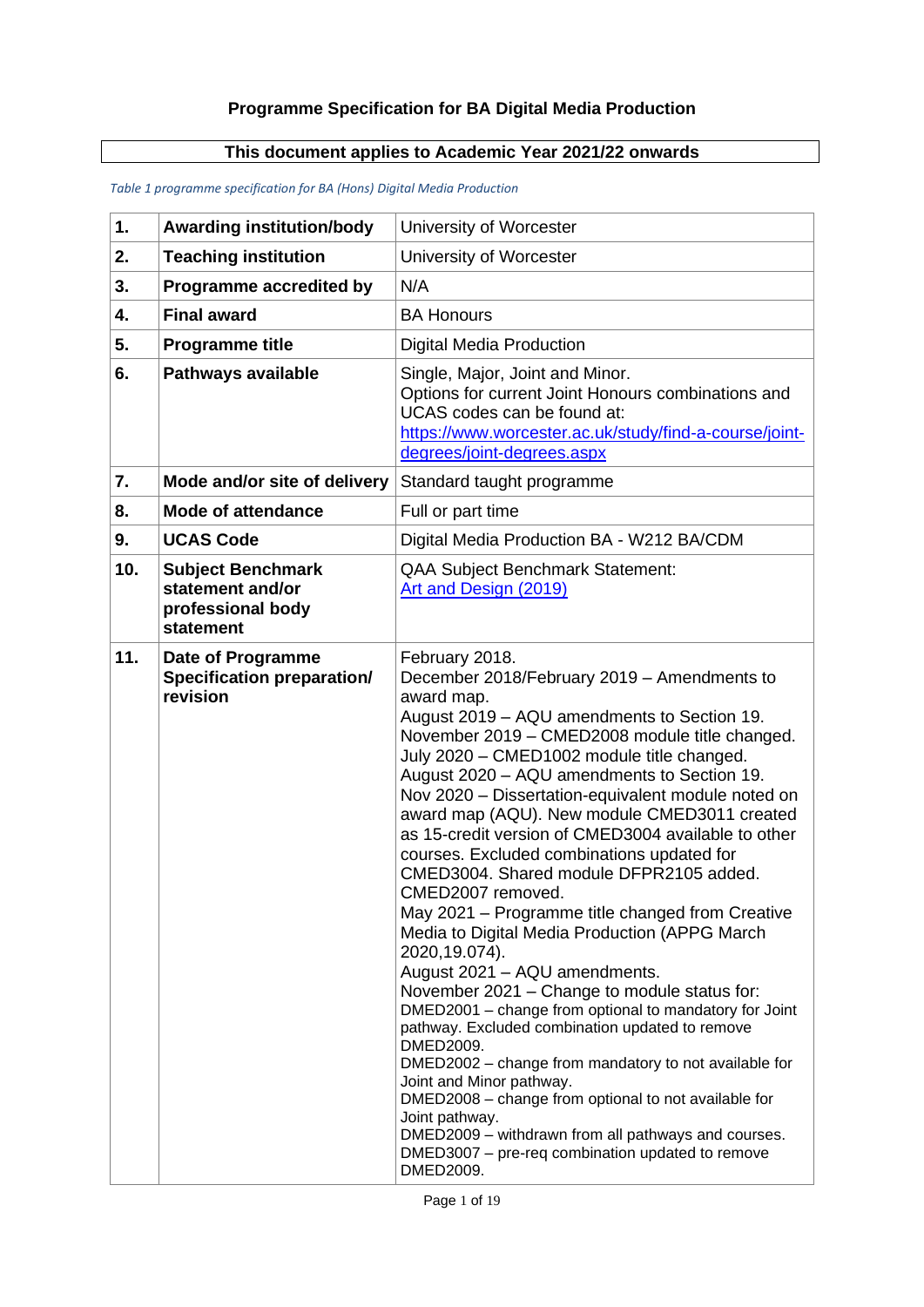# **12. Educational aims of the programme**

The course aims to enable students to:

- perform effectively and creatively in the practice and theory of digital media;
- appreciate relationships between concepts and practices, within the strands studied within design and media;
- develop intellectual, practical & creative skills appropriate to their future interests and needs in relation to further study, employment or both;
- harness their interest in digital media in order to develop, broaden and contextualise their knowledge base of the digital arts;
- develop their creative, imaginative, technical and problem-solving skills to enable them to perform effectively and creatively in digital media and related industries;
- appreciate relationships between concepts and practices, both within digital media and with other subject areas;
- develop critical and analytic skills as well as the ability to derive and apply principles and concepts from practical media experience;
- develop conceptual skills, in order to apply their subject knowledge and skills to innovation and emerging technologies;
- exercise independent judgement, be self-reliant and have the ability to work cooperatively with others.

# **13. Intended learning outcomes and learning, teaching and assessment methods**

## **Learning, teaching and assessment**

For 2021/22, the majority of teaching sessions are face to face on campus. Lectures or lecture workshops for some modules will be delivered online either 'live' or prerecorded. Individual and small group tutorials will be arranged online as this has proven to be convenient and popular with students.

#### *Table 2 knowledge and understanding outcomes for module code/s*

| <b>Knowledge and Understanding</b> |                                                                                                                                                                  |                                                       |  |  |  |  |
|------------------------------------|------------------------------------------------------------------------------------------------------------------------------------------------------------------|-------------------------------------------------------|--|--|--|--|
| LO<br>no.                          | On successful completion of the named award, students will be able<br>to:                                                                                        | <b>Module</b><br>Code/s                               |  |  |  |  |
| $\mathbf{1}$ .                     | Understand the relationship between critical analysis and the<br>practical application of digital media and how to explore, analyse and<br>solve design problems | <b>DMED2002</b><br><b>DMED2003</b><br><b>DMED3003</b> |  |  |  |  |
| 2.                                 | Adopt an approach to creative design and concepts that takes into<br>account client and user experience as well future technologies;                             | <b>DMED2002</b><br><b>DMED3007</b>                    |  |  |  |  |
| 3.                                 | Understand the relationship between form and function and their<br>relationship to concepts of usability and legibility;                                         | <b>DMED2003</b><br><b>DMED3006</b><br><b>DMED3007</b> |  |  |  |  |
| $\overline{4}$ .                   | Recognize the cultural, social & historical contexts which underpin<br>design and media.                                                                         | DMED3003<br><b>DMED3005</b>                           |  |  |  |  |

*Table 3 cognitive and intellectual skills outcomes for module code/s*

| <b>Cognitive and Intellectual skills</b> |                                                                                      |                      |  |  |  |
|------------------------------------------|--------------------------------------------------------------------------------------|----------------------|--|--|--|
|                                          | Demonstrate detailed knowledge in the wide range of disciplines of<br>digital media; | DMED3003<br>DMED3006 |  |  |  |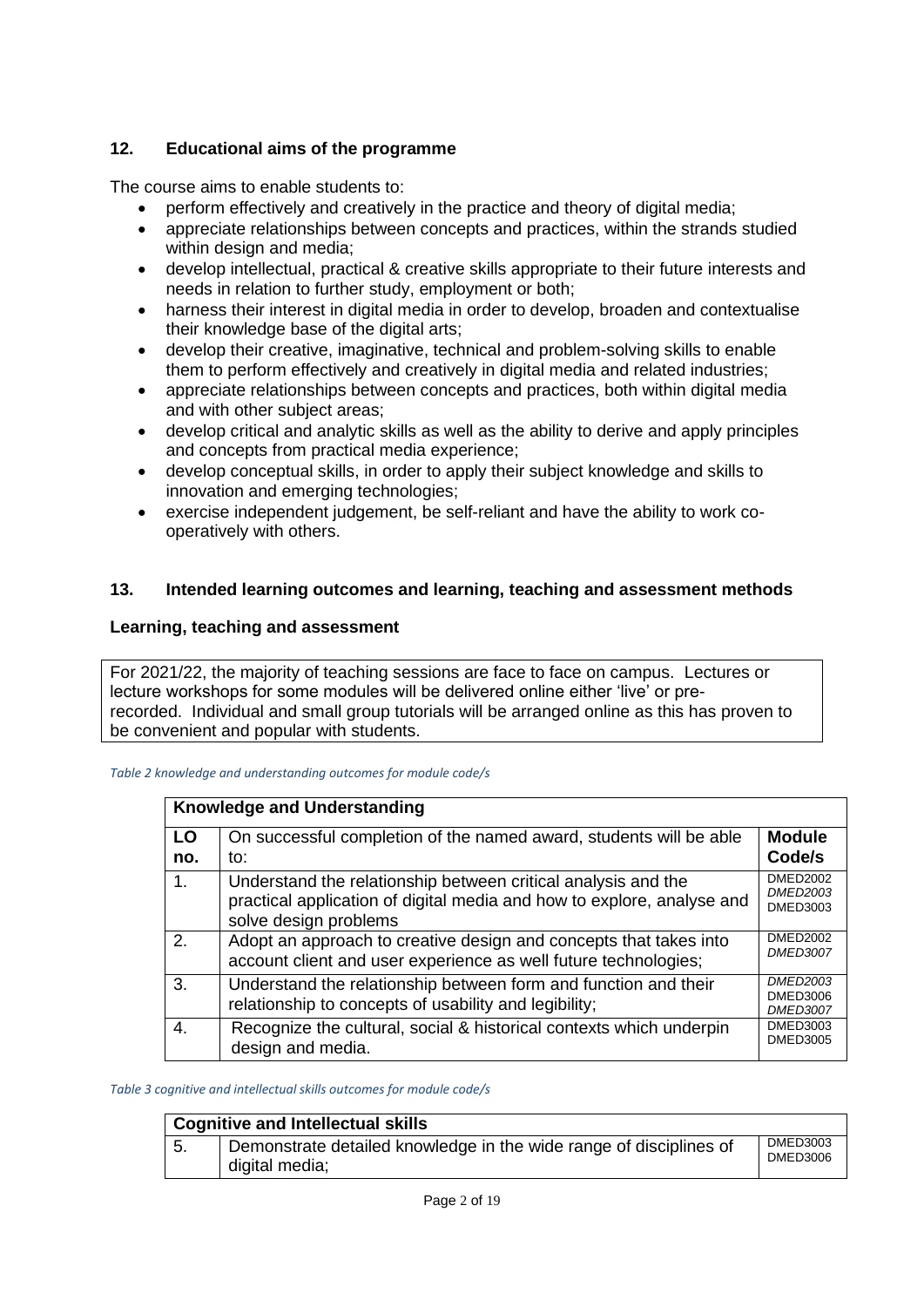| 6. | Demonstrate a critical awareness of debates and issues in the<br>design area and recognise where their own work is located within<br>this;                                          | DMED3003<br><b>DMED3008</b>                    |
|----|-------------------------------------------------------------------------------------------------------------------------------------------------------------------------------------|------------------------------------------------|
| 7. | Critically engage with and apply design theory and techniques to a<br>diverse range of situations and target audiences in a cultural context<br>through written analyses of design; | DMED3003<br><b>DMED3009</b><br><b>DMED3010</b> |
| 8. | Reflect critically upon their own interpretations and be able to assess<br>and challenge accepted opinion.                                                                          | DMED3003<br>DMED3006                           |

#### *Table 4 skills and capabilities related to employment outcomes for module code/s*

| Skills and capabilities related to employability |                                                                                                                                                                                                           |                                                       |  |  |  |  |
|--------------------------------------------------|-----------------------------------------------------------------------------------------------------------------------------------------------------------------------------------------------------------|-------------------------------------------------------|--|--|--|--|
| 9.                                               | Develop creative and original design concepts, solutions to client<br>briefs, in appropriate media outputs;                                                                                               | <b>DMED3006</b><br><b>DMED3009</b><br><b>DMED3010</b> |  |  |  |  |
| 10.                                              | Initiate and develop distinctive and creative work that effectively<br>utilises relevant technical practices and theories, including an<br>understanding of the role and impact of Intellectual Property; | <b>DMED2003</b><br><b>DMED3004</b><br><b>DMED3006</b> |  |  |  |  |
| 11.                                              | Produce work, which is informed by and contextualised within,<br>relevant theoretical issues and debates such as cultural context,<br>ethics and gender.                                                  | <b>DMED3003</b><br><b>DMED3009</b><br><b>DMED3010</b> |  |  |  |  |

*Table 5 transferable/key skills outcomes for module code/s*

| <b>Transferable/key skills</b> |                                                                                                                                                                                                                                           |                                                |  |  |  |  |
|--------------------------------|-------------------------------------------------------------------------------------------------------------------------------------------------------------------------------------------------------------------------------------------|------------------------------------------------|--|--|--|--|
| 12.                            | Develop an independent, organised approach to learning, and<br>thereby practice time management skills through working to<br>deadlines;                                                                                                   | DMED3004<br><b>DMED3006</b><br><b>DMED3010</b> |  |  |  |  |
| 13.                            | Develop the ability to work productively with others in groups so as to<br>sustain exploratory discussions, plan work and explore diverse<br>opinions with respect and critical acumen, offering and accepting<br>constructive criticism; | DMED3006                                       |  |  |  |  |
| 14.                            | Demonstrate the ability to select areas of research for investigation<br>from a variety of critical perspectives and to synthesise these into a<br>coherent end product;                                                                  | DMED3003<br><b>DMED3005</b>                    |  |  |  |  |

*NB. Module codes in italics are Optional Modules that include significant content related to the relevant learning outcome.*

#### **Learning outcomes and combined subject degrees (joint, major and minor pathways):**

• **Joint Pathway**

Students following a joint pathway will have met the majority of the learning outcomes for the subject, although the range of knowledge and discipline specific understanding in terms of options or specialisms will be more restricted than for a single or major Honours student.

#### • **Major Pathway**

Students following a major pathway will have met the learning outcomes for the subject but will have focused their studies in relation to subject options or specialisms.

#### • **Minor Pathway**

Students following a minor pathway will have met some of the learning outcomes for the subject (as indicated by the modules studied), and will have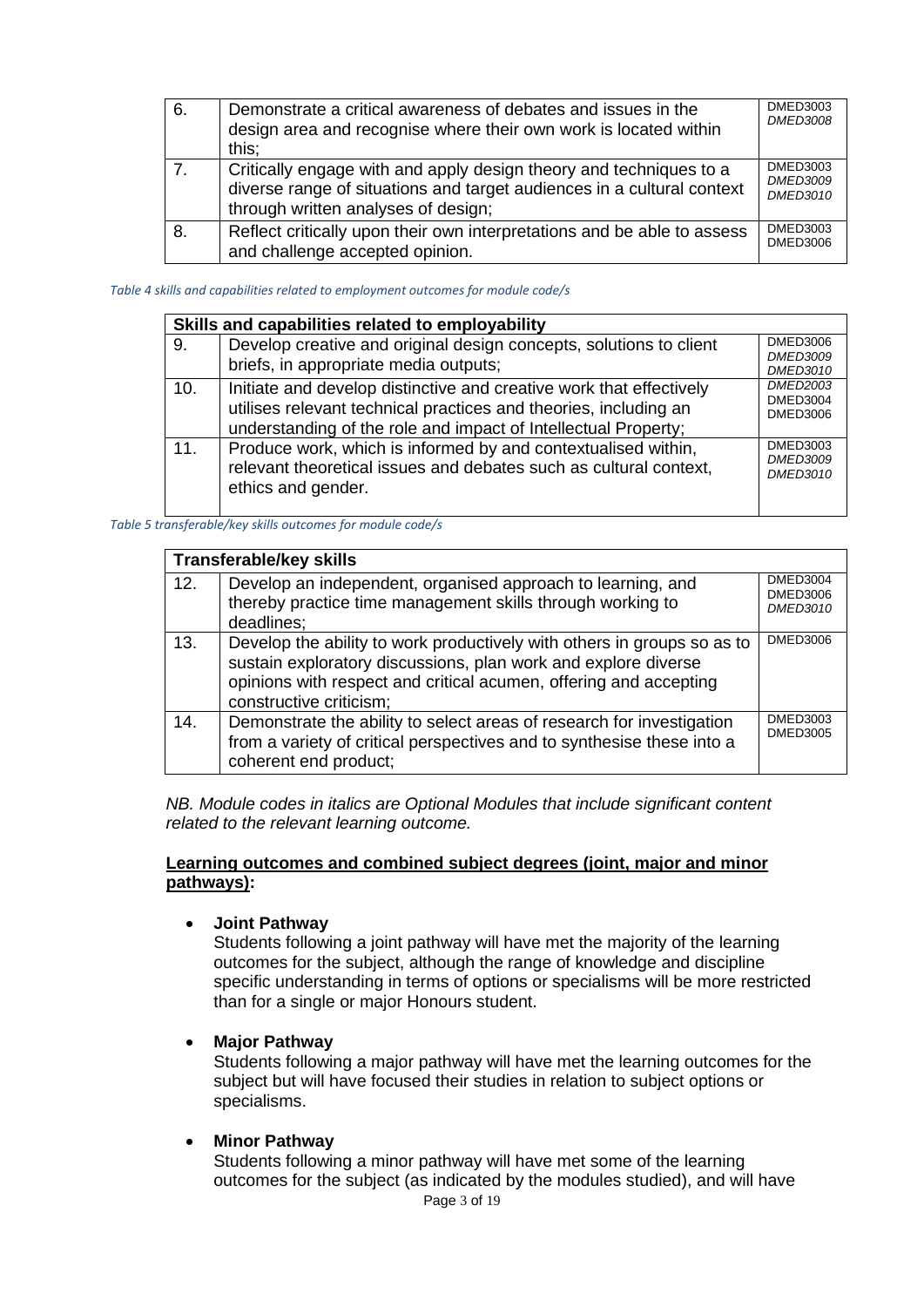focused the development of their knowledge, understanding and subject specific skills in particular aspects of the discipline.

## **Learning, teaching and assessment**

The learning, teaching and assessment methods employed throughout the course support the above by offering a range of opportunities, including individual and group research projects, written and oral forms of presentation and the creation of new work. Digital Media Production engages with a wide range of teaching methods: practical workshops, lectures, seminars, large and small group discussion and presentations, it is, therefore, inclusive for a variety of learning styles.

Each module states a range of learning and teaching methods used for its delivery. Opportunities to achieve the learning outcomes will be provided by the following methods:

- Mac studio workshops
- Photographic and sound studio workshops
- Seminars and student-led presentations
- Individual and group tutorials
- Talks and Lectures from visiting speakers/practitioners
- Group work, based on briefs
- Project-based individual and group activities
- Self-directed study, evidenced by blogs and/or learning journals
- E-learning through the use of module websites, Blackboard and e-mail
- Studio visits
- Exhibition and environment visits
- Work-based learning

Students will be assessed by the following methods:

- Visual and written research
- Essays, learning reports and critical statements
- Production of visual, aural and practical work
- Presentations to the module group, tutors, visiting industry clients
- Production of preparatory and secondary material
- Written learning journal with supporting imagery

Learning and teaching methods are kept under review to ensure that as wide a range of methods are being used in order to enhance the opportunities for students to learn. Learning outcomes can be grouped into four areas: knowledge and understanding, cognitive and intellectual skills, practical skills relevant to employment and transferable/key skills.

## **Teaching and Learning**

The University places emphasis on enabling students to develop the independent learning capabilities that will equip you for lifelong learning and future employment, as well as academic achievement. A mixture of independent study, teaching and academic support through the personal academic tutoring system enables you to reflect on progress and build up a profile of skills, achievements and experiences that will enable you to flourish and be successful.

## **Teaching**

You are taught through a combination of lectures, seminars, tutorials and individual research activities.

The subject of Digital Media Production lends itself to a wide range of assessment methods, many of which help prepare for employment. These include lectures, seminars, practical workshops, tutorial activities, group work, independent individual research, digital media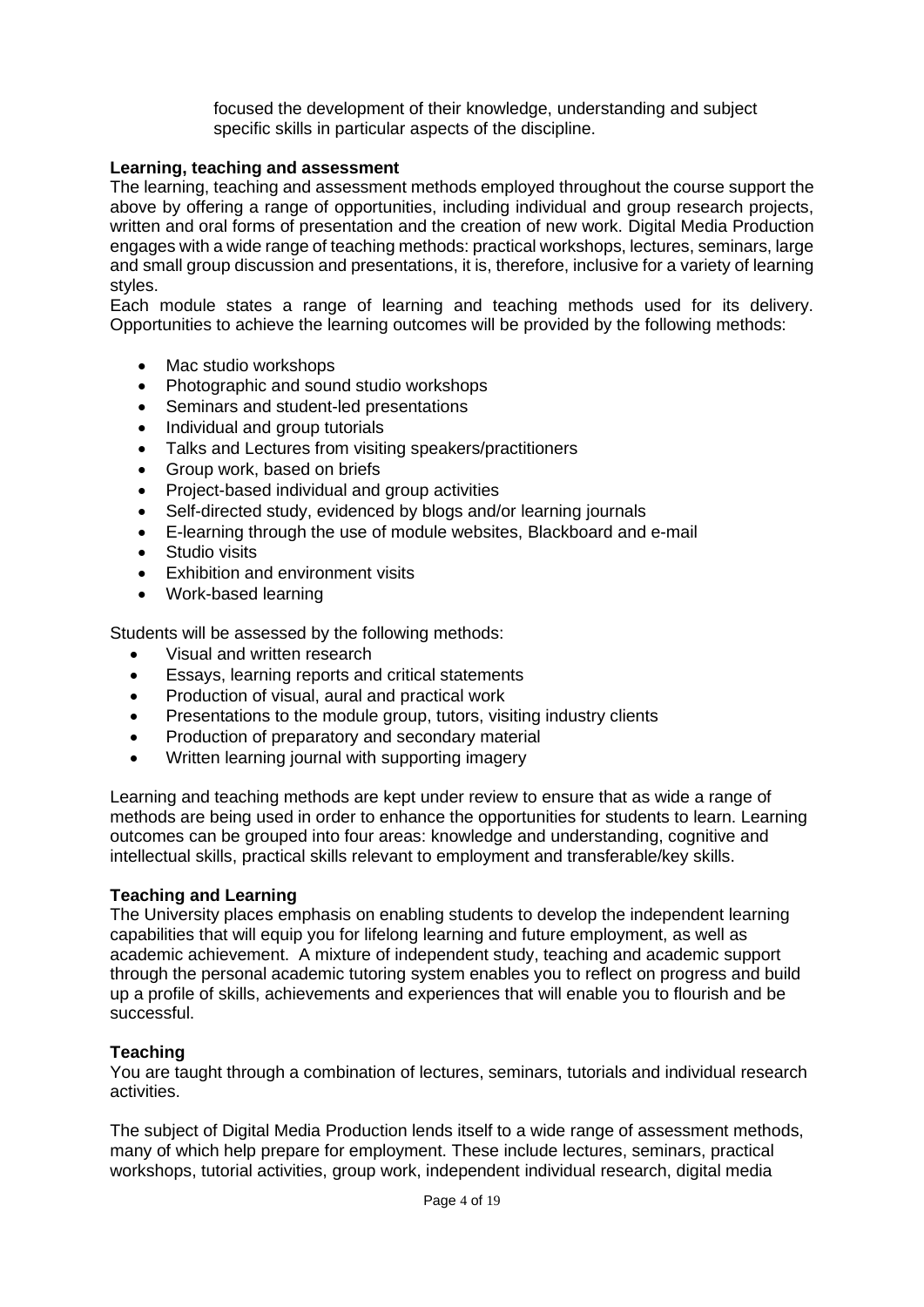artefact analyses, report writing, portfolios of examples, independent and group presentations, blogs and learning journals.

Studio workshops take a variety of formats and are intended to enable the application of learning through discussion and small group activities. Seminars enable the discussion and development of understanding of topics covered in lectures, and studio software practicals are focused on developing subject specific skills.

In addition, meetings with personal academic tutors are scheduled on at least 4 occasions in the first year and three occasions in each of the other years of a course.

You have an opportunity to undertake a semester long placement in the second year of the course, supervised for agreed projects by a work-based mentor and a University tutor.

You use industry-standard design software and have access to state of the art mac studio facilities throughout the course.

#### **Contact time**

In a typical week you will have around 12 contact hours of teaching. The precise contact hours will depend on the optional modules selected and in the final year you will normally have slightly less contact time in order to do more independent study.

Typically during each of the four sessions held each week, contact time will be structured around:

- 1 hour of whole group lectures
- 1 hour of group work or seminar discussion
- 1 hour of practical workshops or tutorial based activities

#### **Independent self-study**

In addition to the contact time, you are expected to undertake around 28 hours of personal self-study per week. Typically, this will involve designing and developing practical work, reading journal articles and books, working on individual and group project briefs, undertaking research in the library and online, preparing coursework and presentations.

Independent learning is supported by a range of excellent learning facilities, The Digital Arts Centre, the Garage, the Hive and library resources, the virtual learning environment, and extensive electronic learning resources.

#### **Teaching staff**

You will be taught by a teaching team whose expertise and knowledge are closely matched to the content of the modules on the course. The team includes senior academics, academic staff who are also current professional practitioners with industry experience, technical demonstrators and a technical support team.

Teaching is informed by the research and consultancy, and all permanent course lecturers have a higher education teaching qualification or are Fellows of the Higher Education Academy. You can learn more about the staff by visiting our staff profiles http://worc.ac.uk/discover/humanities-staff-profiles.html

#### **Assessment**

The course provides opportunities to test understanding and learning informally through the completion of practice or 'formative' assignments. Each module has one or more formal or 'summative' assessments which are graded and count towards the overall module grade.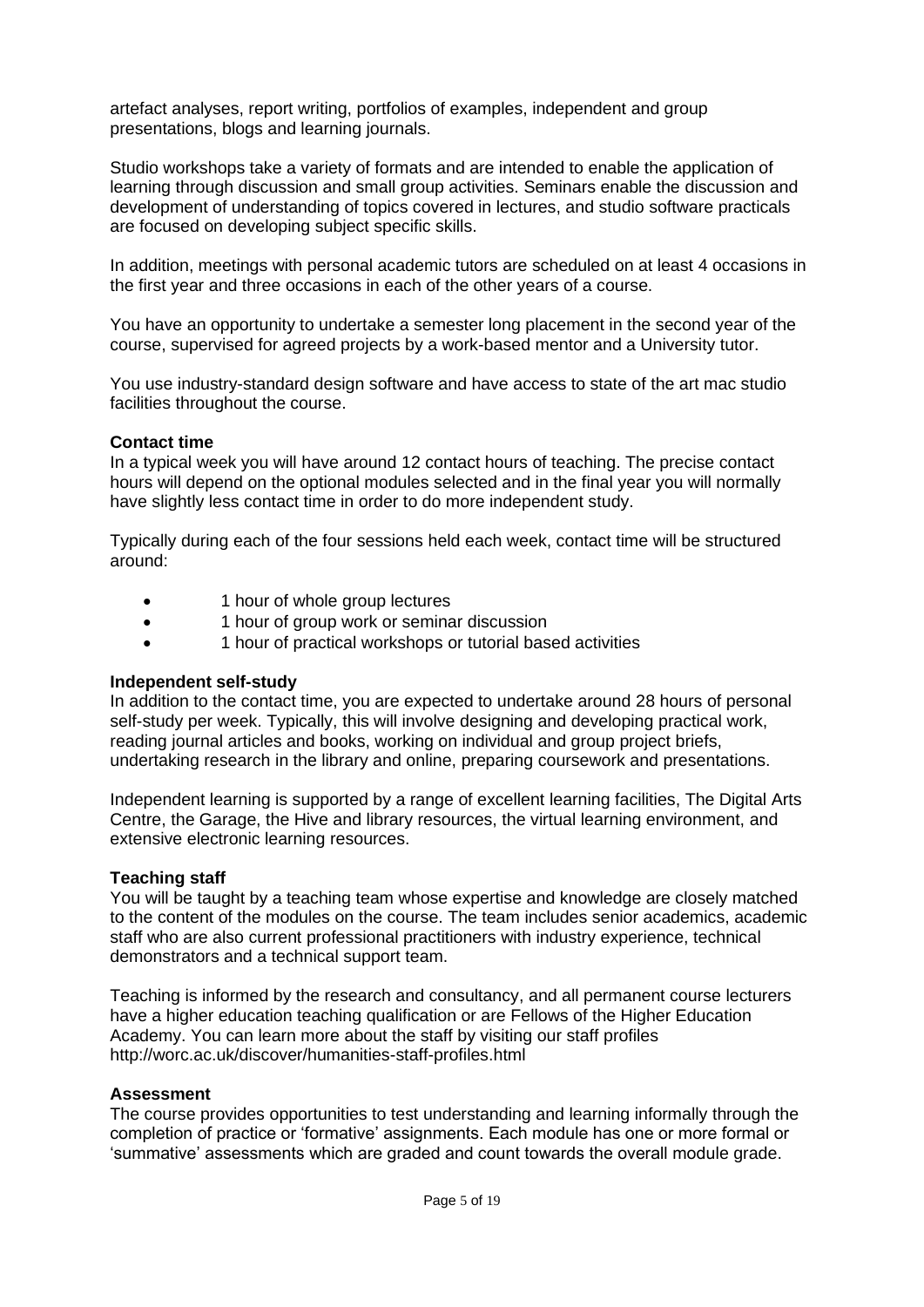Assessment methods include:

- Practical media output
- Presentations to the module tutor or group
- Pre-production and production
- Online blogs
- Written learning journal
- Learning reports or reflective critical evaluation.

The precise assessment requirements for an individual student in an academic year will vary according to the mandatory and optional modules taken, but a typical formal summative assessment pattern for each year of the course is:

Year 1 No exams 6 x practical media pieces with blog / learning journal 6 x Learning reports / reflective critical analyses 2 Presentations

Year 2 No exams 4-6 x practical media pieces with blog / learning journal 8 Learning reports / reflective critical analyses

1 Presentation

Year 3

No exams 3 x practical media pieces with blog / learning journal 4 Learning reports / reflective critical analyses 1 Group Practical 1 Group Presentation 1 Degree Show Major Independent Study Practical with 3000 word learning report

## **Feedback**

You will receive feedback on practice assessments and on formal assessments undertaken by coursework. Feedback is also given on a regular basis during sessions. Feedback is intended to support learning and you are encouraged to discuss further with personal academic tutors and module tutors as appropriate, and we welcome requests for one-to-one tutorials.

Peer assessment is carried out in small teams to inform you of peer feedback prior to formal hand in of each module.

We aim to provide you with feedback on formal course work assessments within 20 working days of hand-in.

## **Facilities**

Digital Media Production has access to state of the art and industry standard facilities and equipment, including Apple Macs with the latest Adobe suite, as well as a host of other software packages for the creation of high end moving image and sound design. Practical equipment comprises of an extensive range of stills and moving image cameras, audio recording equipment and other borrowable tech such as iPads, lighting gear, film grip and specialist cameras for the creation of virtual reality and slow motion content. Studio facilities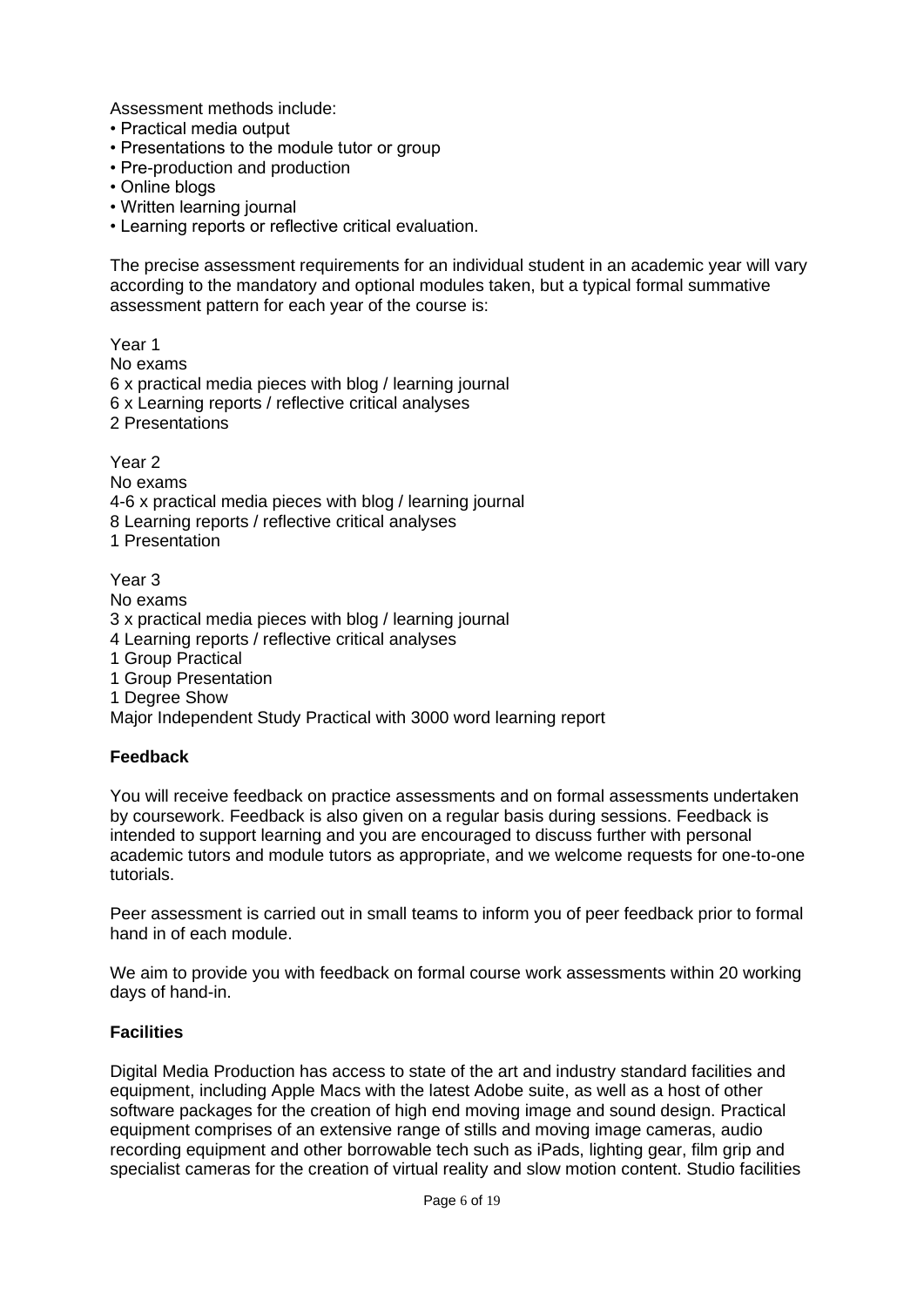comprise of a photographic studio equipped with backdrops and lighting equipment. Our video studio is fully equipped for extensive film and TV work and can be used for film and photography work and can contain fully built film sets. In addition, it contains a full size greenscreen provision with a moving flooring system for use in the creation of visual effects and an extensive lighting rig for optimal lighting options. The Sound Studio is industry standard and comprises of a live room large enough for multiple artists to be recorded for voice, music, instrumental or foley purposes, and a recording room complete with control surfaces for professional sound recording and editing. Our maker space has provision for practical crafts and is equipped with a laser cutter vinyl plotter, 3D printer and CAD router. Our edit suites are sound controlled spaces with high end iMacs and surround sound as well as colour grading surfaces where students can complete their work in a manner which reflects the industry.

# **14. Assessment Strategy**

Most assignments are assessed against the learning outcomes for the module through a practical piece of work and learning report, supported by an online blog or learning journal. The report is a reflective, self-critical account of the student's learning journey in the experience offered by the module. Supporting this is a digital learning journal, offering evidence – such as research and analysis, competitor research, initial generation of ideas, concept development, and software skill development – that indicate the depth of the student's learning. Transferable skills, such as communication, collaboration and project management, for example, are also explicitly assessed.

Assignments are summatively assessed by the academic staff and formatively by the student themselves and also their peers. During self-assessment, students are required to give a value to their own work, using the course criteria and grading system.

Digital Media Production employs both formative (informal) and summative (formal) assessment. Formative assessments usually carry no weighting but are critical for the students' development and can be useful preparation for the related summative assessment. Formative assessment can take the form of student support teams and informal peer assessment, or rehearsed presentations. In addition, formative assessment is a part of the individual tutorial system, featured in every module, and feedback. This is an important part of the student development as it creates a feedback loop offering opportunities for development. Each assessment is aligned with its intended learning outcomes and learning activities, so it is clear what is being assessed.

# **15. Programme structure and requirements**

Digital Media Production is part of the portfolio of courses within the School of Arts.

Please see the Award Map Annex at the end of this document.

The course is available in full and part-time modes and across the full range of pathways.

The course is designed to develop students' knowledge and understanding of digital arts practice and also develop practical skills in the varied strands that comprise digital media. Underpinning the basic ability in concept development and software skills is a strong emphasis on development of a questioning attitude to increasingly demanding projects. Alongside research and critical skills, this is seen as vital to the development of the students' identity as a digital media practitioner. The scope offers a balance between professional considerations and pedagogic elements. Students' individual, creative, reflective and questioning responses to their work are important objectives, and it is anticipated that, by developing these attributes, they will ultimately achieve the qualities of creative and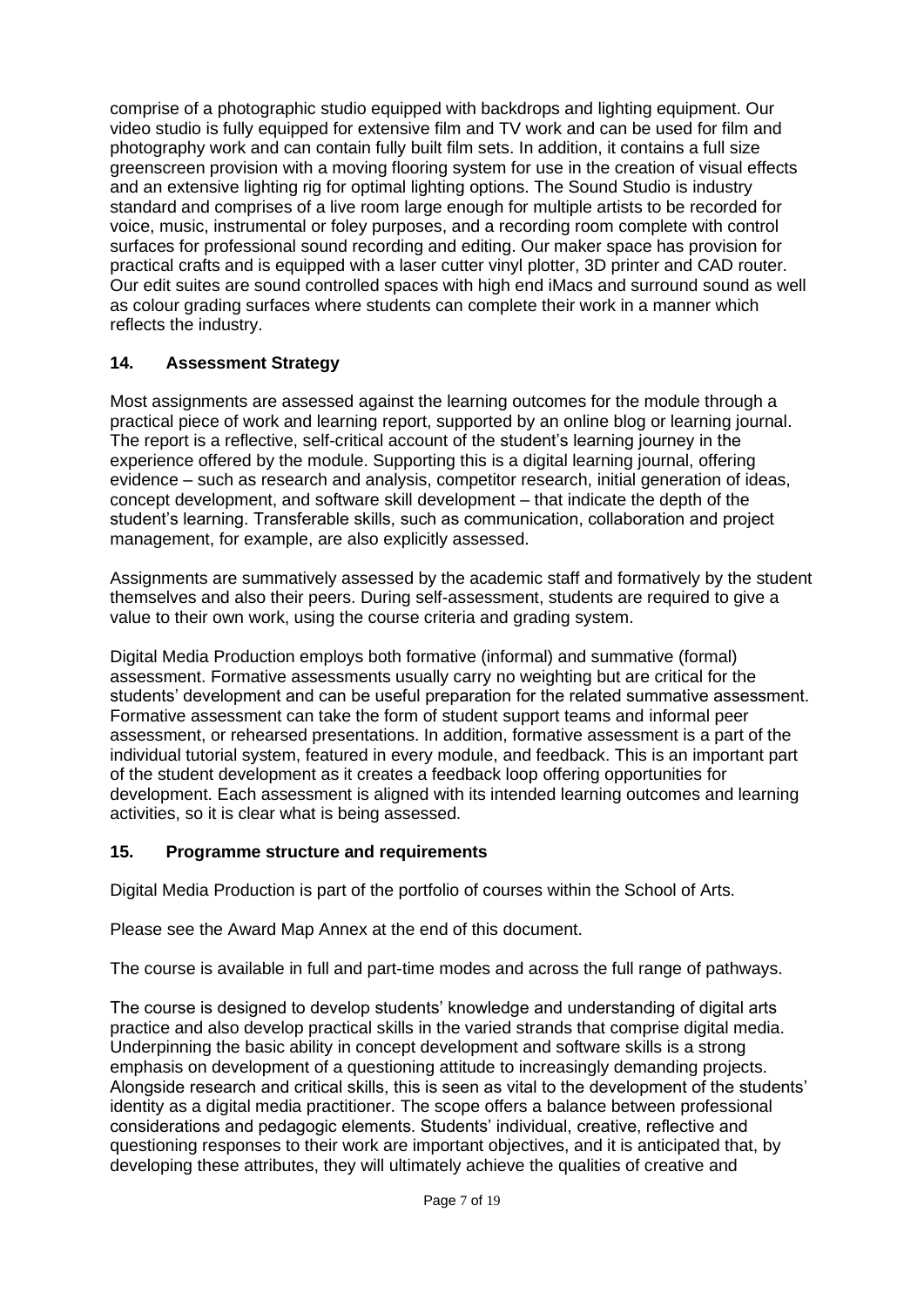professional and independence that will be vital for them successfully to pursue their chosen career.

At level four, students are introduced to concepts and techniques in the subject through prescriptive teaching. This enables them, and the staff who teach them, to begin the process of identification of their strengths, weaknesses and identity as creative digital practitioners. These introductory modules embed theoretical and contextual aspects of visual communication and also familiarize students with processes of delivery and assessment.

This process is developed through level five, in which students become more independent as learners so that, at level six, they are able to engage with their subject through self-directed study, research and practice. The exhibition component of the Professional Practice module represents the culmination of this learning journey, in which the student demonstrates their competence as a versatile professional practitioner, working on a theoretical and contextual base that is broad and substantial, and able to direct their work through a reflective, and honest, application.

# **16. QAA and Professional Academic Standards and Quality**

This award is located at level 6 of the FHEQ.

The intended learning outcomes for Digital Media Production provide evidence of the ways in which the QAA subject Benchmark Statement for Art and Design February 2019, has been embedded into the teaching and learning of Art and Design at the University of Worcester.

The learning outcomes of all modules are intended to meet the QAA subject benchmark by providing the opportunity for students to apply and develop the range of Art and Design skills: the productive, the conceptual, the personal and the interpersonal.

# **17. Support for students**

The Digital Media Production course team is committed to ensuring that all students are given consideration and support throughout their time at the University of Worcester. Academic staff offer a range of intellectual, practical and pastoral support through a system of personal academic tutoring. Throughout their period of study, students are supported by the School of Arts technical teams.

The student's transition into University life is assisted by an initial short, one week's induction programme which through a range of activities introduces students to their course, the staff who will be teaching them and the School. Students are for example invited to attend the School of the Arts Freshers' Party in induction week and can attend a free coach trip, for example to Oxford, where we set an informal brief is set to encourage the students to get to know each other.

During this initial induction week, students are involved in a range of activities which support them in developing an understanding of the expectations of their course, undergraduate study and the University's systems and services. They have talks or tours, for example, which introduce them to the Library and IT facilities, Media Services, the Careers and the Counselling Service. Further inductions continue, which include Health and Safety and Risk Assessment sessions and technical demonstrations.

Students are also provided with a brief induction into their second year in the mandatory modules DMED2001 Digital Photography. In the first weeks of DMED3003, students are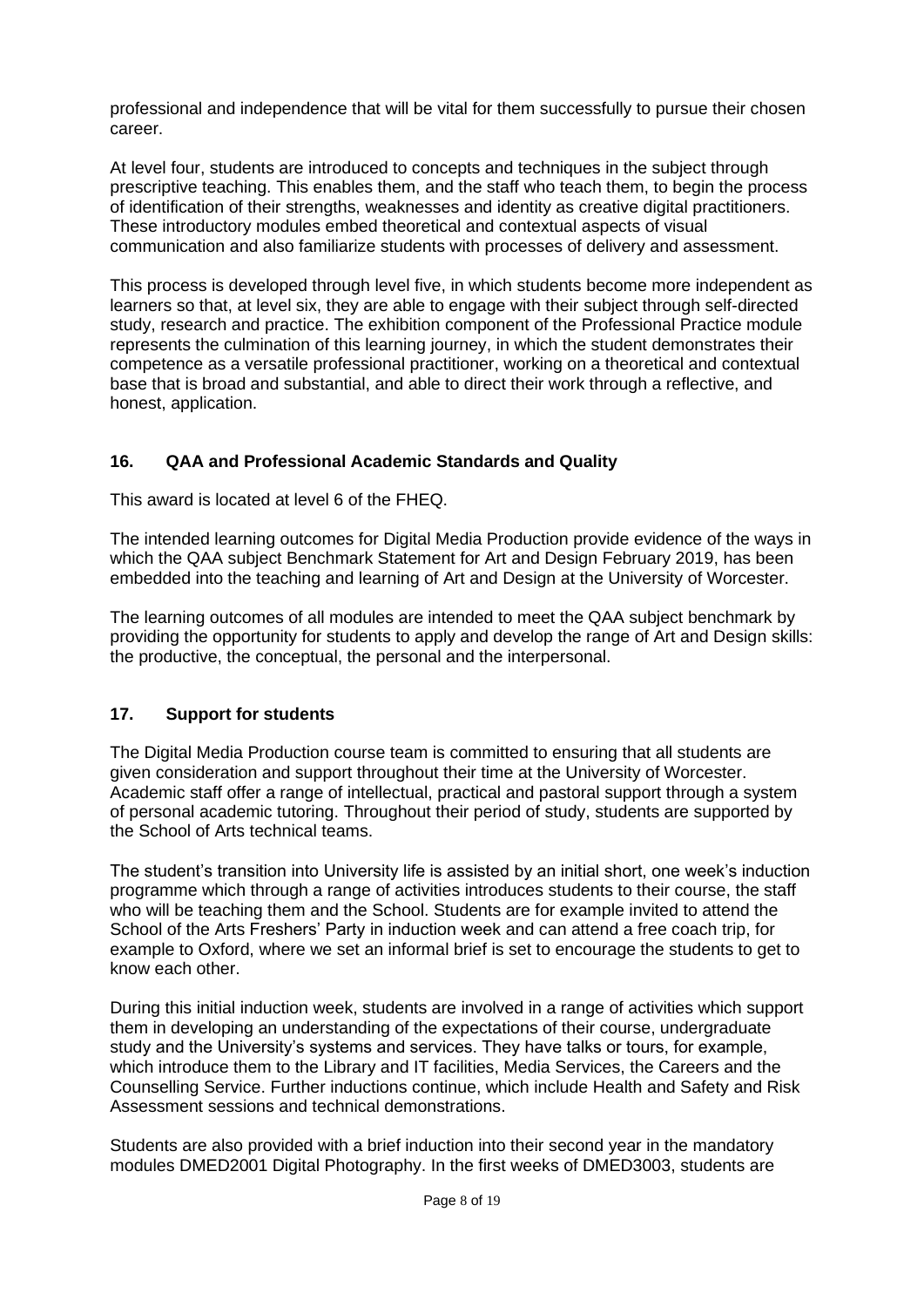given guidance for their level six studies as well as the preparation for the Dissertation equivalent. Direct entry students are also provided with an additional brief and informal induction.

Staff teaching students on modules support students through one-to-one and small group tutorials and students are provided with clear indications of when staff are available for individual support.

Students are further supported through a range of online support, for example, via e-mail or Skype tutorials. All modules are supported through the virtual learning environment accessed through Blackboard. The Course Handbook is also available online. There is a course Facebook page, Instagram page, Twitter feed and YouTube account for informal student integration and engagement that provides day to day information.

Furthermore, the Course Team liaises with a range of centrally provided support services to ensure that students access all appropriate channels of support, these include for example:

- The [Disability and Dyslexia Service](http://www.worcester.ac.uk/equalopps/) within Student Services which provides specialist support on a one to one basis. <http://www.worcester.ac.uk/student-services/index.htm> <https://www2.worc.ac.uk/disabilityanddyslexia/>
- Mental Health and Counselling (the disability link tutor supports and refers students as and when necessary)
- Writing support from the Royal Literary Fund Writers in Residence.
- Writing support for international and EU students from the Language Centre.
- The Students' Union which as an independent charity, devoted to the educational interests and welfare of all students studying at the University, represents student views within the University.

# **Personal Academic Tutoring**

The PAT system is carefully managed by the Course Leader. During Welcome Week, students are contacted via email, by their Personal Academic Tutor, and are sent their personalised Individual Learning Plan, which contains contact details and room number of their PAT, and a date for their initial tutorial. The Individual Learning Plan travels with them during their time at University. It documents previous experience, aspirations, hopes, achievements and culminates with an exit tutorial. Meetings with students' PAT is either one to one or in a small team depending on the time of year. Vertical tutoring is also a valuable part of the system, where students can talk to other students at differing stages, in order to ask questions and discuss areas they may not want to share with their Tutor. This also fosters a sense of belonging.

Each student is allocated a Personal Academic Tutor who will:

- [support the academic development of their allocated tutees;](http://www.worc.ac.uk/academictutor/655.htm)
- [act as the first point of call for any tutees experiencing issues or problems arising](http://www.worc.ac.uk/academictutor/656.htm)  [whilst at University;](http://www.worc.ac.uk/academictutor/656.htm)
- [provide the official University reference for tutees.](http://www.worc.ac.uk/academictutor/657.htm)

## **Community**

A sense of community and belonging is fostered from the beginning of the course. Social Media run by the Course Leader aids communication and collaboration. This promotes interesting articles, guest industry speakers, achievements and employment opportunities. Graduates stay in touch via this page and regularly comment and encourage current students. The L6 interim show in December provides a perfect time to bring together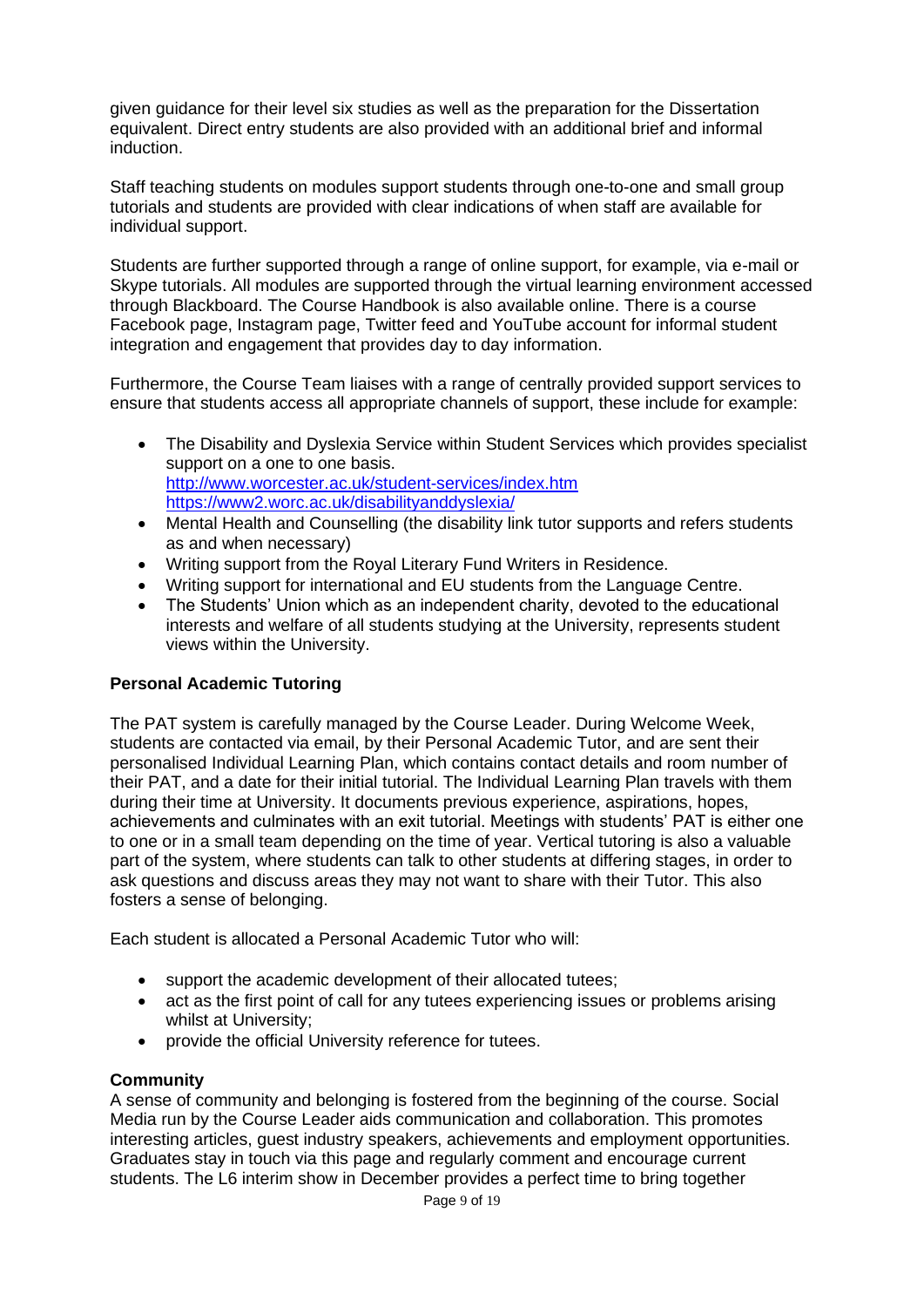students from all levels for a celebration, and for L4 and 5 students presents a chance for them to look at the culmination of study, and what they aspire to be.

## **18. Admissions**

## **Admissions policy**

Applicants for the course will be students who wish to pursue a career as a professional media practitioner, whether in a self-employed capacity or as part of a production centre or studio. They will not be expected to have substantial foreknowledge of the subject but must demonstrate an ability in visual thinking, conceptualisation, research and writing skills, an independent creative identity, self-motivation and the intellectual ability to engage with the demands of a degree course.

The course, in line with the University policy, welcomes applications from motivated students with appropriate qualifications, traditional and non-traditional, academic and vocational. We consider applicants to our courses solely on the basis of their merit, ability and potential. Applications are therefore welcomed from those from diverse backgrounds and with qualifications both from the UK or overseas. In particular we welcome applicants who hold alternative qualifications/experience different to those traditionally offered who can demonstrate the ability to benefit from the course and show their potential to complete the course successfully.

## **Entry requirements**

The normal minimum entry requirement for undergraduate degree courses is the possession of 4 GCSEs (Grade C/4 or above) and a minimum of 2 A Levels (or equivalent Level 3 qualifications).

The current UCAS Tariff requirements for entry to this course are published in the prospectus and on the UW website<https://www.worc.ac.uk/journey/a-z-of-courses.html>

See [Admissions Policy](http://www.worcester.ac.uk/registryservices/documents/AdmissionsPolicy.pdf) for other acceptable qualifications.

# **Recognition of Prior Learning**

Details of acceptable level 3 qualifications, policy in relation to mature students or applicants with few or no formal qualifications can be found in the prospectus or on the University webpages. Information on eligibility for recognition of prior learning for the purposes of entry or advanced standing is also available from the [University webpages](http://www.worcester.ac.uk/registryservices/941.htm) or from the Registry Admissions Office (01905 855111).

## **Admissions procedures**

Applicants to the course are required to provide an online portfolio to ensure eligibility. If the student prefers, they have the opportunity to come into the University to bring a hard copy portfolio, engage in a tour of the facilities and teaching spaces, and meet a tutor and to discuss one-to-one the course and their suitability.

Full-time applicants apply through UCAS *(*W212*)* Part-time applicants apply directly to University of Worcester (UW)

## **Admissions/selection criteria**

Selection Criteria for Digital Media Production *must include* the following: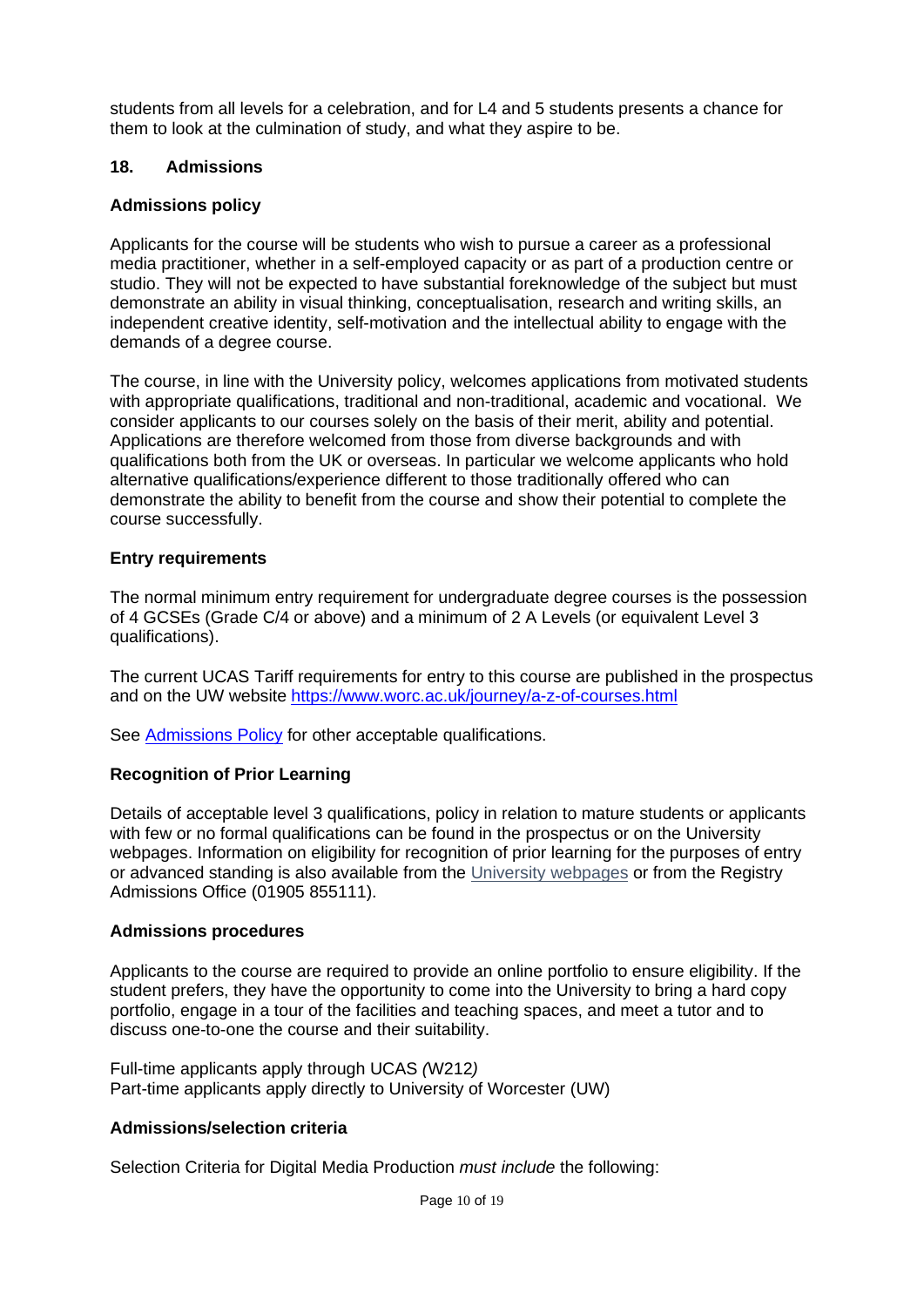- evidence of good visual communication in a variety of media;
- a commitment to the subject;
- good general knowledge and understanding of the subject.

The course would like to see evidence of, the following but they are *not necessary* to being offered a place:

- An online/hard copy portfolio;
- good communication aptitude through a variety of media, both traditional and digital;
- self-generated projects (outside a curriculum) in any media;
- evidence of experience in developing visual or aural concepts;
- a good selection of sketchbooks and preparatory material with substance. (i.e. giving an insight to ideas generation and critical thinking through a visual approach rather than long annotations);
- a good knowledge of cultural and contextual aspect of digital arts, and their impact on contemporary culture.

Candidates are *not expected* to have evidence or experience of advanced software skills.

# **19. Regulation of assessment**

The course operates under the University's **[Taught Courses Regulatory Framework](http://www.worcester.ac.uk/registryservices/documents/TaughtCoursesRegulatoryFramework.pdf)**

# **Requirements to pass modules**

- Modules are assessed using a variety of assessment activities that are detailed in the module specifications.
- The minimum pass mark is D- for each module.
- Students are required to submit all items of assessment in order to pass a module, and in some modules, a pass mark in each item of assessment may be required.
- Full details of the assessment requirements for a module, including the assessment criteria, are published in the module outline.

# **Submission of assessment items**

- Students who submit course work late but within 7 days (one week) of the due date will have work marked, but the grade will be capped at D- unless an application for mitigating circumstances is accepted.
- Students who submit work later than 7 days (one week) of the due date will not have work marked unless they have submitted a valid claim of mitigating circumstances.
- For full details of submission regulations please see **[Taught Courses Regulatory](http://www.worcester.ac.uk/registryservices/documents/TaughtCoursesRegulatoryFramework.pdf)  [Framework](http://www.worcester.ac.uk/registryservices/documents/TaughtCoursesRegulatoryFramework.pdf)**.

# **Retrieval of failure**

- Students are entitled to resit failed assessment items for any module that is awarded a fail grade.
- Reassessment items that are passed are capped at D-.
- If a student is unsuccessful in the reassessment, they have the right to retake the module (or, in some circumstances, take an alternative module); the module grade for a re-taken module is capped at D-.

## **Requirements for Progression**

• A student will be permitted to progress from Level 4 to Level 5 if, by the time of the reassessment Board of Examiners, they have passed at least 90 credits at Level 4. Outstanding Level 4 credits must normally be studied in the following academic year.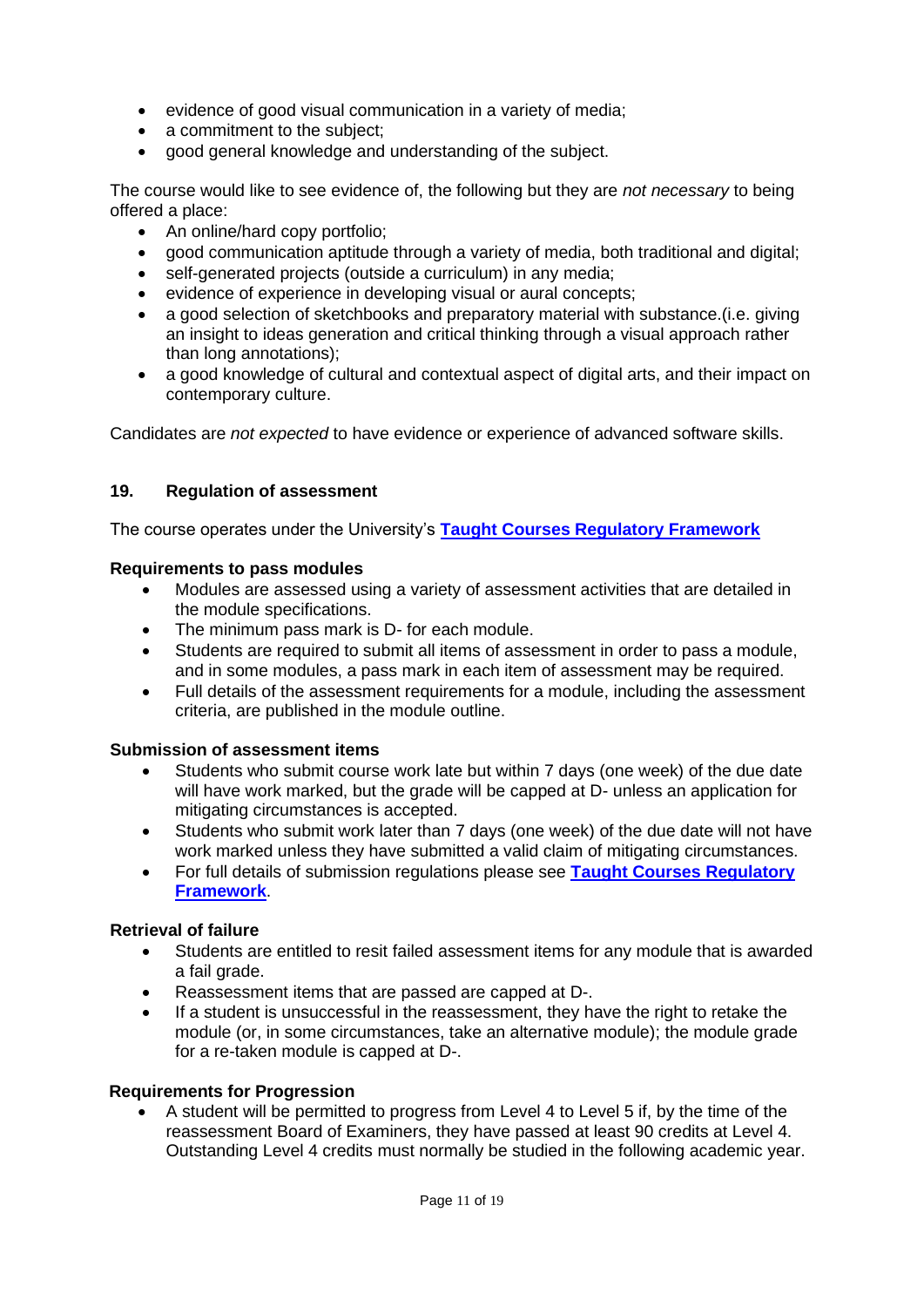- A student will be permitted to progress from Level 5 to Level 6 if, by the time of the reassessment Board of Examiners, they have passed at least 210 credits, including 90 credits at Level 5. Outstanding Level 5 credits must normally be studied in the following academic year.
- A student who, by the time of the reassessment Board of Examiners, has failed 90 credits or more (after exhausting all reassessment opportunities) during the academic year, will have their registration with the University terminated
- If a student has not passed at least 90 credits by the reassessment Board of Examiners, the student is not permitted to progress to the next level and will be required to either complete outstanding reassessment or retake the failed modules the following academic year. Students will be able to carry forward any passed modules.

| Award                   | <b>Requirement</b>                                                                                                                                                                                                                                                          |  |  |  |  |  |
|-------------------------|-----------------------------------------------------------------------------------------------------------------------------------------------------------------------------------------------------------------------------------------------------------------------------|--|--|--|--|--|
| CertHE                  | Passed 120 credits at Level 4 or higher                                                                                                                                                                                                                                     |  |  |  |  |  |
| <b>DipHE</b>            | Passed a minimum of 240 credits with at least 90 credits at<br>Level 5 or higher                                                                                                                                                                                            |  |  |  |  |  |
| Degree<br>(non-honours) | Passed a minimum of 300 credits with at least 90 credits at<br>Level 5 or higher and a minimum of 60 credits at Level 6,<br>including the mandatory modules for Level 5 and Level 6 of the<br>award (not the Dissertation/Project module) as specified on<br>the award map. |  |  |  |  |  |
| Degree with honours     | Passed a minimum of 360 credits with at least 90 credits at<br>Level 5 or higher and a minimum of 120 credits at Level 6                                                                                                                                                    |  |  |  |  |  |

## **Requirements for Awards**

# **Classification**

The honours classification will be determined by whichever of the following two methods results in the higher classification:

Classification determined on the profile of the best grades from 60 credits attained at Level 5 and the best grades from 120 credits at Level 6. Level 5 and Level 6 grades count equally in the profile.

Classification determined on the profile of the best grades from 120 credits attained at Level 6 only.

For further information on honours degree classification, please see the Taught Courses Regulatory Framework.

## **20 Graduate destinations, employability and links with employers**

## **Graduate destinations**

The majority of graduates aim for direct entry into a career path. To this end, the flexible nature of the course prepares the Worcester graduate for a range of career paths in design, animation, videography, public relations, visual effects, motion graphics, photography and creative direction. The creative and intellectual nature of the award also fits the graduate for traineeships in areas outside the digital arts: this might include banking, corporate industry, local and national government and business development.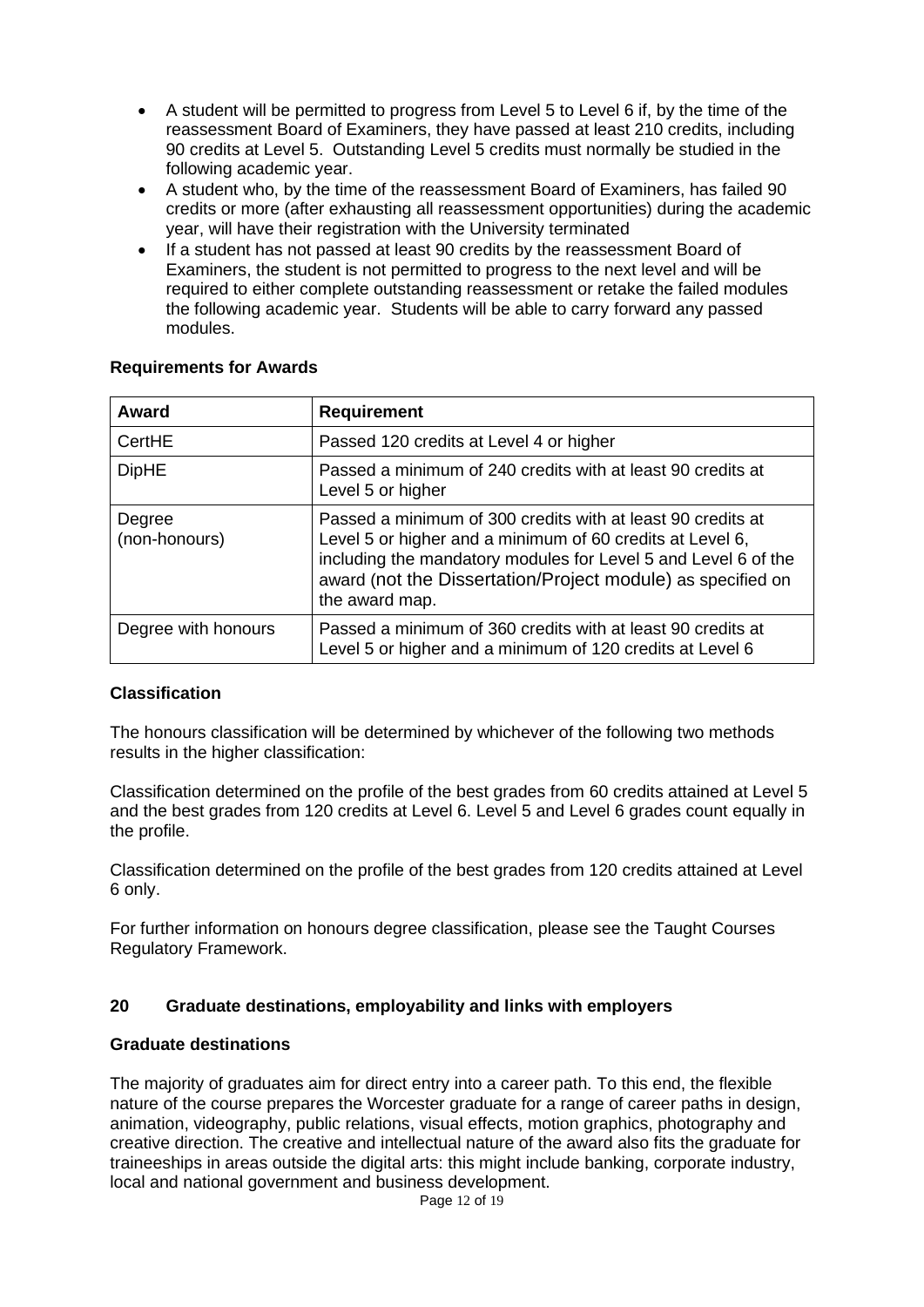As examples, graduates have recently been placed with the following major employers:

GTech drpG Marvel BBC London ITV Central Saatchi and Saatchi Ricochet 4 Bristol 4:2:2 Bristol

as well as independent design agencies, PR and marketing agencies, regional production companies and employers outside the independent media sector. Graduates have also successfully completed postgraduate courses to Master's level or qualified teacher status both in this University and elsewhere. Graduates considering post graduate studies can apply for most courses nationally and internationally.

# **Student employability**

DMED3004 Professional Practice module, a mandatory module for Digital Media Production students, investigates the vocational potential of the subject and prepares students for their chosen profession. It is designed to focus the level six student on considering their future career, through a series of lectures, workshops, and talks by visiting specialists that require the learner to engage with the media industries.

These include:

- visits by practitioners from various relevant industries, both national and regional to provide insight and to encourage networking;
- visits from our previous graduates, who are now in the industry;
- engaging with live projects and real clients;
- preparation of an online portfolio or a showreel to a professional standard (subject specific in career preparation)

The culmination of this module is the degree show, held in May each year. Industry contacts, together with previous graduates are invited to the Private View, where students are pinpointed for Awards and cherry picked for jobs, often offered on the spot.

In the Industry Brief and Live Project modules undertaken at Level 6, students work directly, usually one to one, with a real client. They learn to take a brief and understand what the client is requesting, which takes careful investigation and questioning, development of the brief and final presentation to the client. They must liaise with the client throughout the process, discussing and amending content and manage their own time, meeting the client's deadline. This mean that students not only gain valuable experience and confidence, with their tutor's support, but also have real work for their portfolio. This sets them ahead of other graduates when applying for jobs, and ultimately improves employability options.

The University-wide Careers week provides students with opportunities to take advantage of career workshops, opportunities for postgraduate study options, presentation and interview skills, business start-up initiative and interview preparation. Careers week links with the University Careers Service and students are made aware of the advantages of this link. Students are also encouraged to consult their academic tutor for advice and guidance in their post graduation applications, plans and initiatives.

Students are also encouraged to enter the Worcester Award, designed so that students record extra activities during their time at the university, reflecting upon how these activities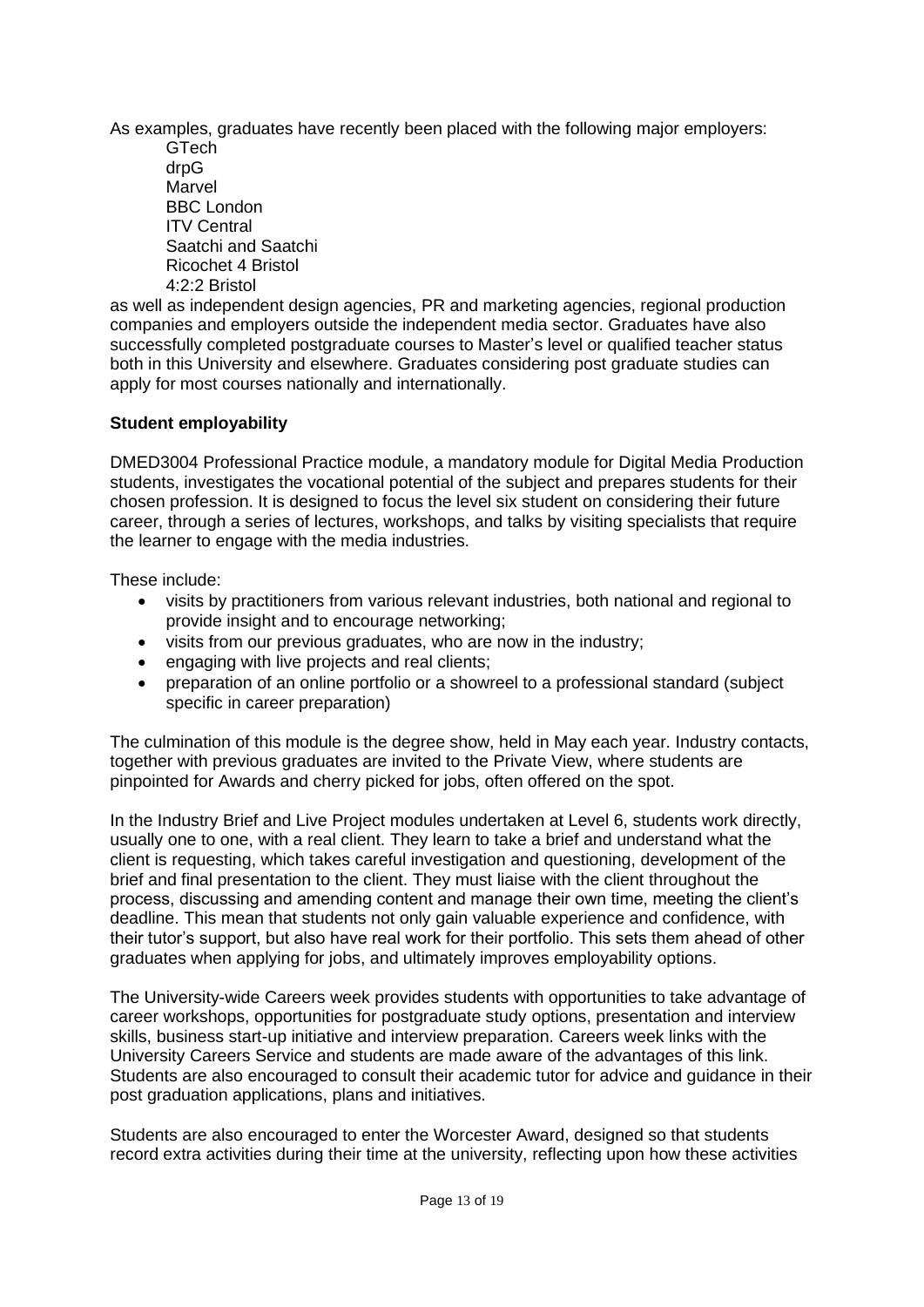can help to improve future employability. This culminates in an award ceremony and is a useful addition to their portfolios.

## **Links with employers**

Digital Media Production students take a range of modules that reflect their own talents, aspirations and interests. In this way, they take advantage of work placements and visiting speakers within Digital Media Production student's pathways. In the Professional Practice module, students will benefit from visiting specialists within digital media, and portfolio workshops run by our own graduates. Students will also come into contact with media professionals and clients in the Pressure Projects module and will develop their presentation and pitching skills. Links have been made with design groups such as Saatchi and Saatchi, studios such as Marvel and broadcast agencies such as the BBC in London and Birmingham, and ITV in Birmingham and Bristol. Other facility companies with whom we have links include drpG and Nifty Comms. The links built with industry contacts ensure that a wide range of exciting briefs are received from many businesses for example West Bromwich Albion Football Club, Worcester Swimming Club, West Mercia Police, National Trust – Croome, Snoezelen, Utelize, Worcester Mixed Ability Rugby, local schools, Meadow Arts, and many small start ups and local businesses.

**Please note:** This specification provides a concise summary of the main features of the programme and the learning outcomes that a typical student might reasonably be expected to achieve and demonstrate if s/he takes full advantage of the learning opportunities that are provided. More detailed information on the learning outcomes, content and teaching, learning and assessment methods of each module can be found in associated course documentation e.g. course handbooks, module outlines and module specifications.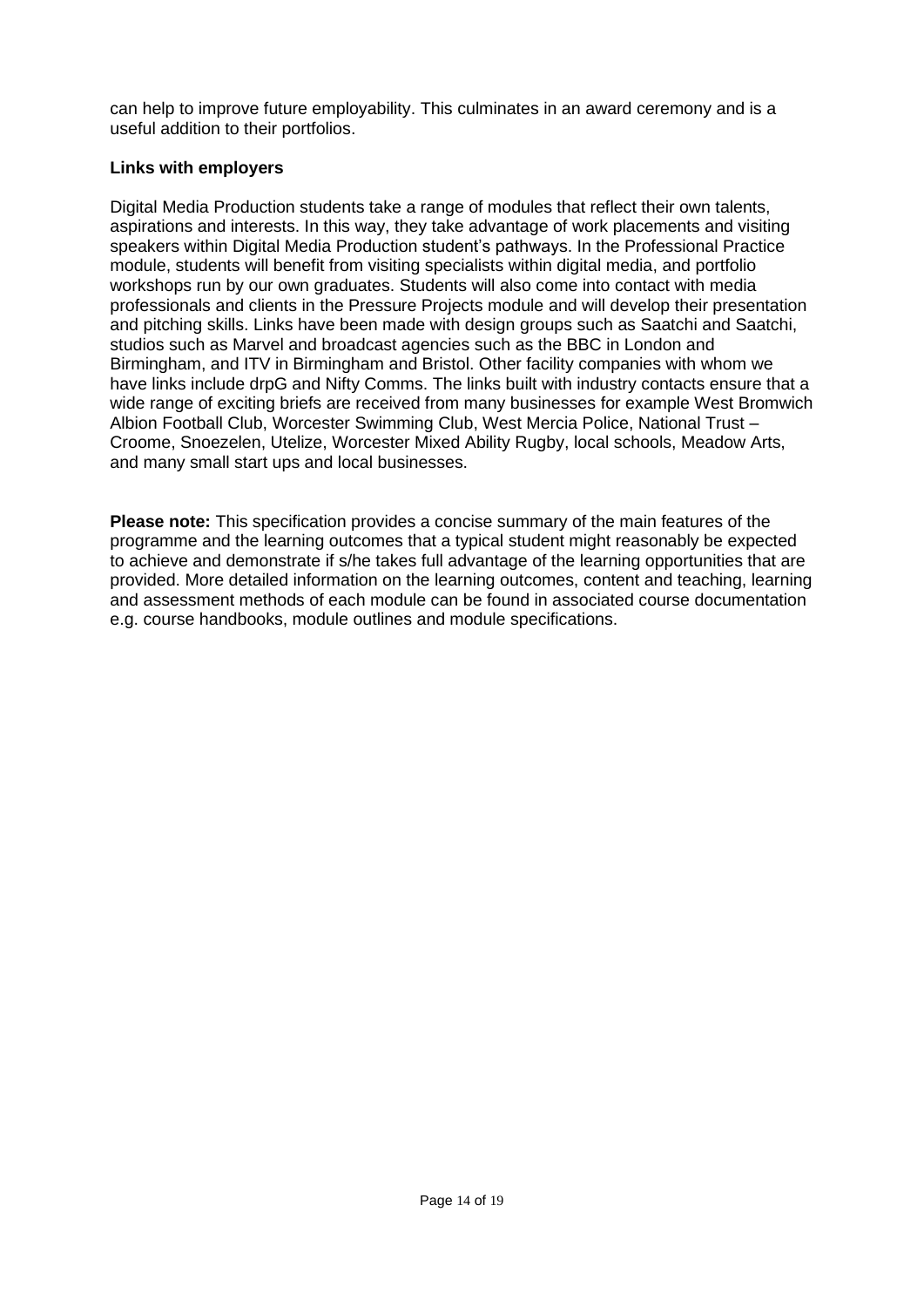## **Award map**

#### *Table 6 heading for course title*

| <b>Course Title: Digital Media Production</b> | Year of entry: $2021/22$ |
|-----------------------------------------------|--------------------------|
|-----------------------------------------------|--------------------------|

#### *Table 7 award map for level 4 single/joint honours/major/minor BA (Hons) Digital Media Production*

| Level 4               |                                                    |                            |                           |                                                                       |                                                        |                                                                     |  |  |
|-----------------------|----------------------------------------------------|----------------------------|---------------------------|-----------------------------------------------------------------------|--------------------------------------------------------|---------------------------------------------------------------------|--|--|
| Module<br><b>Code</b> | <b>Module Title</b>                                | <b>Credits</b><br>(Number) |                           | <b>Status</b><br>(Designated (D) or Mandatory<br>(M) or Optional (O)) | <b>Pre-requisites</b><br>(Code of Module)<br>required) | <b>Co-requisites or</b><br>excluded combinations<br>and other notes |  |  |
|                       |                                                    |                            | Joint Hons<br>Single Hons |                                                                       |                                                        |                                                                     |  |  |
| DMED <sub>1001</sub>  | Digital Media Production                           | 30                         | M                         | M                                                                     | None                                                   | None                                                                |  |  |
| <b>DMED1002</b>       | Visual Language in Digital Media                   | 30                         | M                         | N/A                                                                   | None                                                   | None                                                                |  |  |
| <b>DMED1003</b>       | Innovation and Experimental Production             | 30                         | $\circ$                   | N/A                                                                   | None                                                   | None                                                                |  |  |
| DMED <sub>1004</sub>  | <b>Personal Development Skills</b>                 | 30                         | M                         | M                                                                     | None                                                   | None                                                                |  |  |
| <b>LANG xxxx</b>      | Optional modules offered by the Language<br>Centre | 15/30                      | $\circ$                   | N/A                                                                   | None                                                   | None                                                                |  |  |

## Single Honours Requirements at Level 4

Single Honours students must take 120 credits in total drawn from the table above to include all mandatory modules. However, students may include 30 credits drawn from a range of Language Centre modules in: Academic English for native and non-native speakers of English; Modern Foreign Languages; and Teaching English as a Foreign Language (TEFL). Details of the available Language Centre modules can be found on the Language Centre website: <http://www.worcester.ac.uk/your-home/language-centre-module-options.html>

#### **Joint Honours Requirements at Level 4**

Joint Honours students must take 60 credits from the table above to include DMED1001 (30 Credits) and DMED1004 (30 Credits).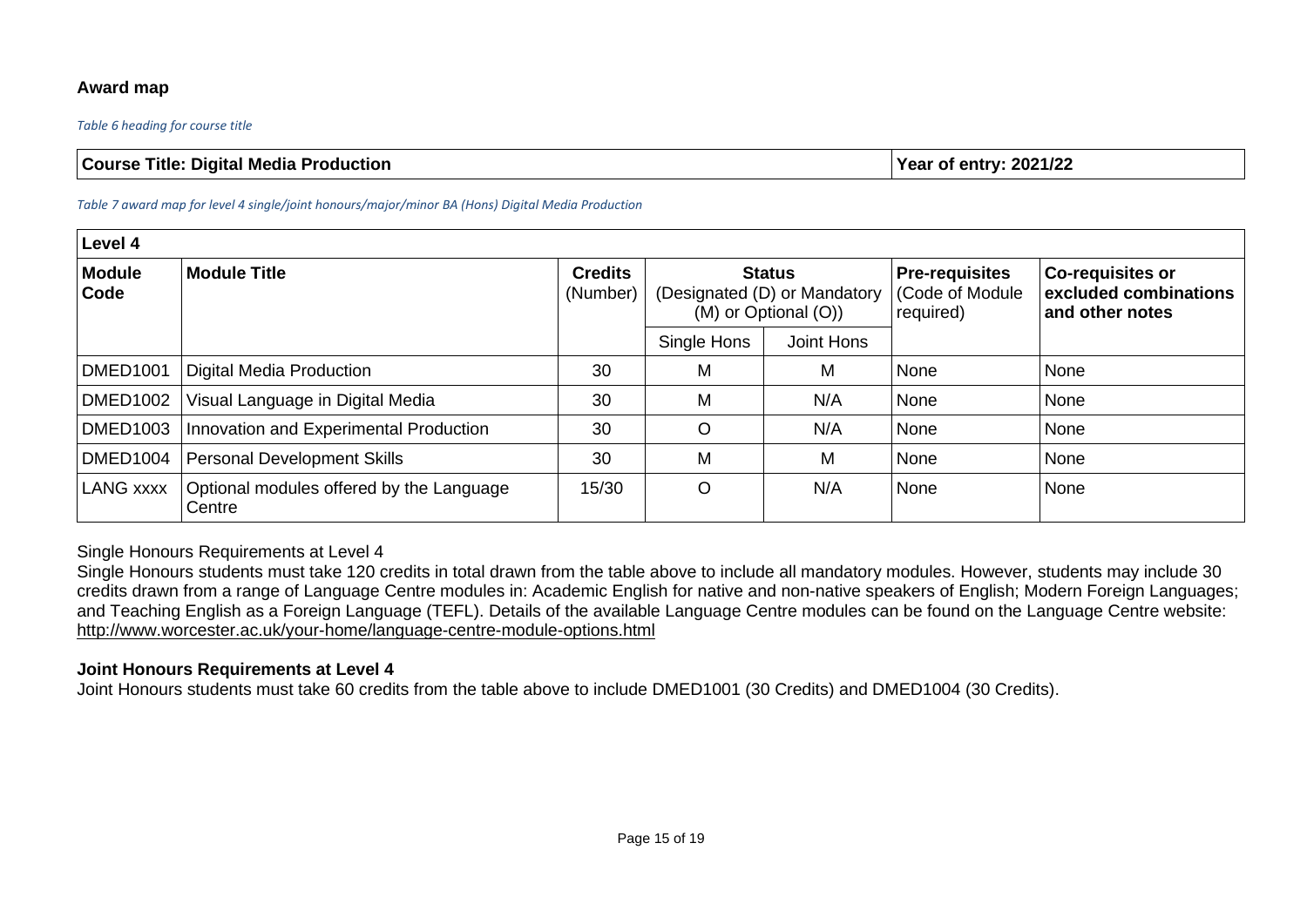#### *Table 8 award map for level 5 single/joint honours/major/minor BA (Hons) Digital Media Production*

| Level 5            |                                                    |                            |               |         |           |         |                                                                                    |                                                            |  |
|--------------------|----------------------------------------------------|----------------------------|---------------|---------|-----------|---------|------------------------------------------------------------------------------------|------------------------------------------------------------|--|
| <b>Module Code</b> | <b>Module Title</b>                                | <b>Credits</b><br>(Number) | <b>Status</b> |         |           |         | <b>Pre-requisites (Code</b><br>(Mandatory (M) or Optional (O)) of Module required) | <b>Co-requisites or excluded</b><br>combinations and other |  |
|                    |                                                    |                            | <b>SH</b>     | Maj     | <b>JH</b> | Min     |                                                                                    | notes                                                      |  |
| <b>DMED2001</b>    | Digital Photography                                | 30                         | M             | М       | M         | $\circ$ | None                                                                               | Excluded combination<br><b>DMED2008</b>                    |  |
| <b>DMED2002</b>    | Immersive and Sensory Design                       | 30                         | M             | М       | N/A       | N/A     | None                                                                               | None                                                       |  |
| <b>DMED2003</b>    | <b>Creative Digital Content</b>                    | 30                         | $\circ$       | $\circ$ | N/A       | $\circ$ | None                                                                               | None                                                       |  |
| <b>DMED2004</b>    | <b>Motion Graphics</b>                             | 15                         | $\circ$       | $\circ$ | $\circ$   | $\circ$ | None                                                                               | None                                                       |  |
| <b>DMED2005</b>    | <b>Visual Effects</b>                              | 15                         | $\circ$       | $\circ$ | $\Omega$  | $\circ$ | None                                                                               | None                                                       |  |
| <b>DMED2006</b>    | <b>Digital Entrepreneurship</b>                    | 15                         | $\circ$       | $\circ$ | $\circ$   | $\circ$ | None                                                                               | None                                                       |  |
| <b>DMED2008</b>    | Available Light Photography                        | 15                         | N/A           | N/A     | N/A       | $\circ$ | None                                                                               | Excluded combination<br><b>DMED2001</b>                    |  |
| <b>DFPR2105</b>    | <b>Music Video Production</b>                      | 15                         | $\circ$       | $\circ$ | $\circ$   | $\circ$ | None                                                                               | None                                                       |  |
| <b>LANG XXXX</b>   | Optional modules offered by the<br>Language Centre | 15/30                      | $\circ$       | $\circ$ | $\circ$   | $\circ$ | None                                                                               | None                                                       |  |

## **Single Honours Requirements at Level 5**

Single Honours students must take 120 credits in total drawn from the table above to include all mandatory modules and 30 credits drawn from optional modules - which can include up to 30 credits drawn from a range of Language Centre modules in: Academic English for native and non-native speakers of English; Modern Foreign Languages; and Teaching English as a Foreign Language (TEFL). Details of the available Language Centre modules can be found on the Language Centre website: [http://www.worcester.ac.uk/your-home/language-centre-module-options.html.](http://www.worcester.ac.uk/your-home/language-centre-module-options.html)

# **Joint, Major and Minor Honours Requirements at Level 5**

Students following Joint Honours pathways can adjust their studies at level 5 to take more modules in one subject or can maintain an equally balanced programme of modules in each subject. The precise award title (Joint Hons or Major/Minor Hons) depends on the total number of credit achieved in each subject at levels 5 and 6 – for further information see the table at the end of this document.

## **Major Pathway Requirements at Level 5**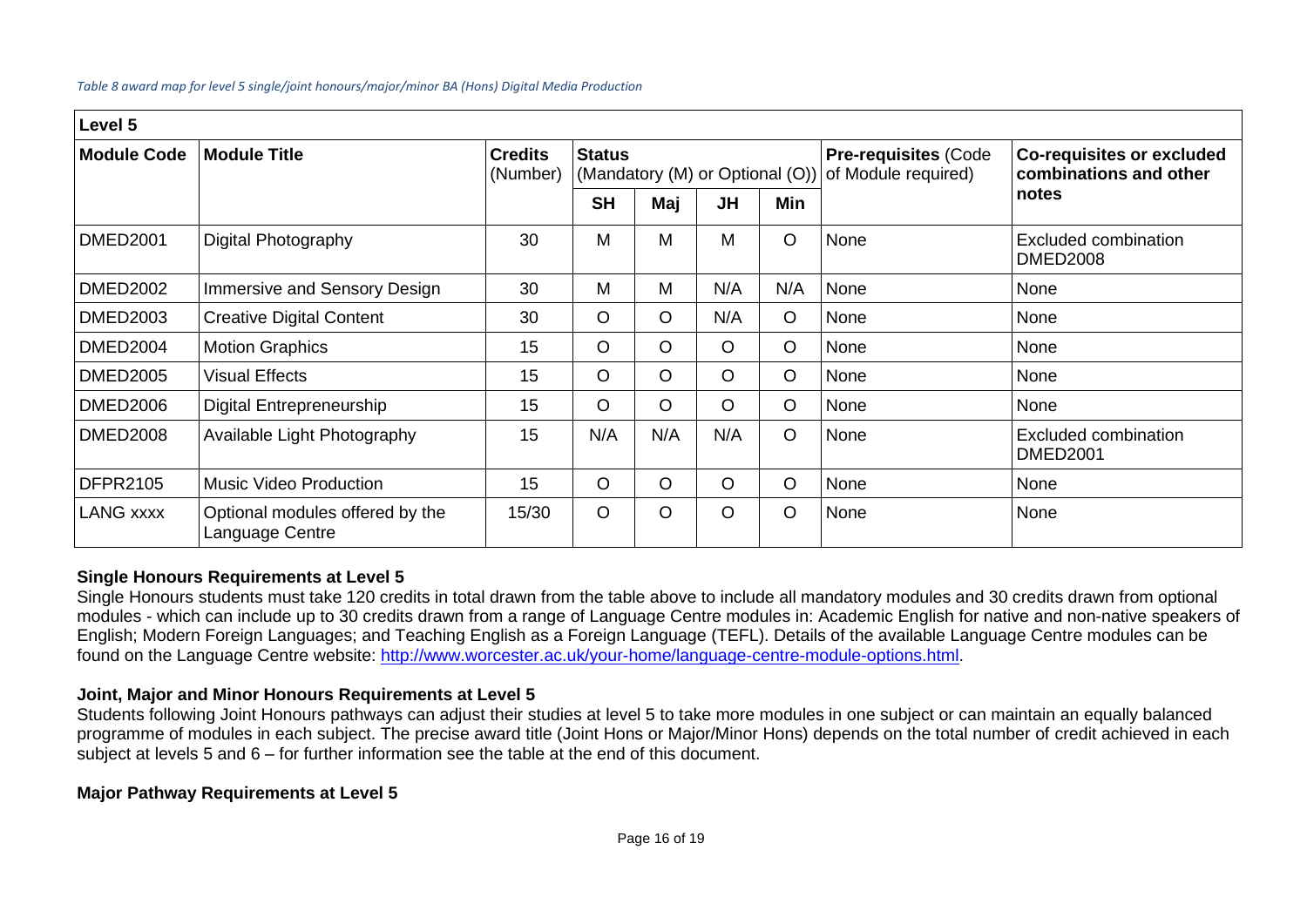Major Pathway students must take at least 60 and no more than 90 credits from the table above to include the mandatory modules DMED2001 and DMED2002.

# **Joint Pathway Requirements at Level 5**

Joint pathway students must take 60 credits but no more than 75 credits from the table above to include the mandatory module DMED2001.

## **Minor Pathway Requirements at Level 5**

Minor Pathway students must take 30 and no more than 60 credits from the table.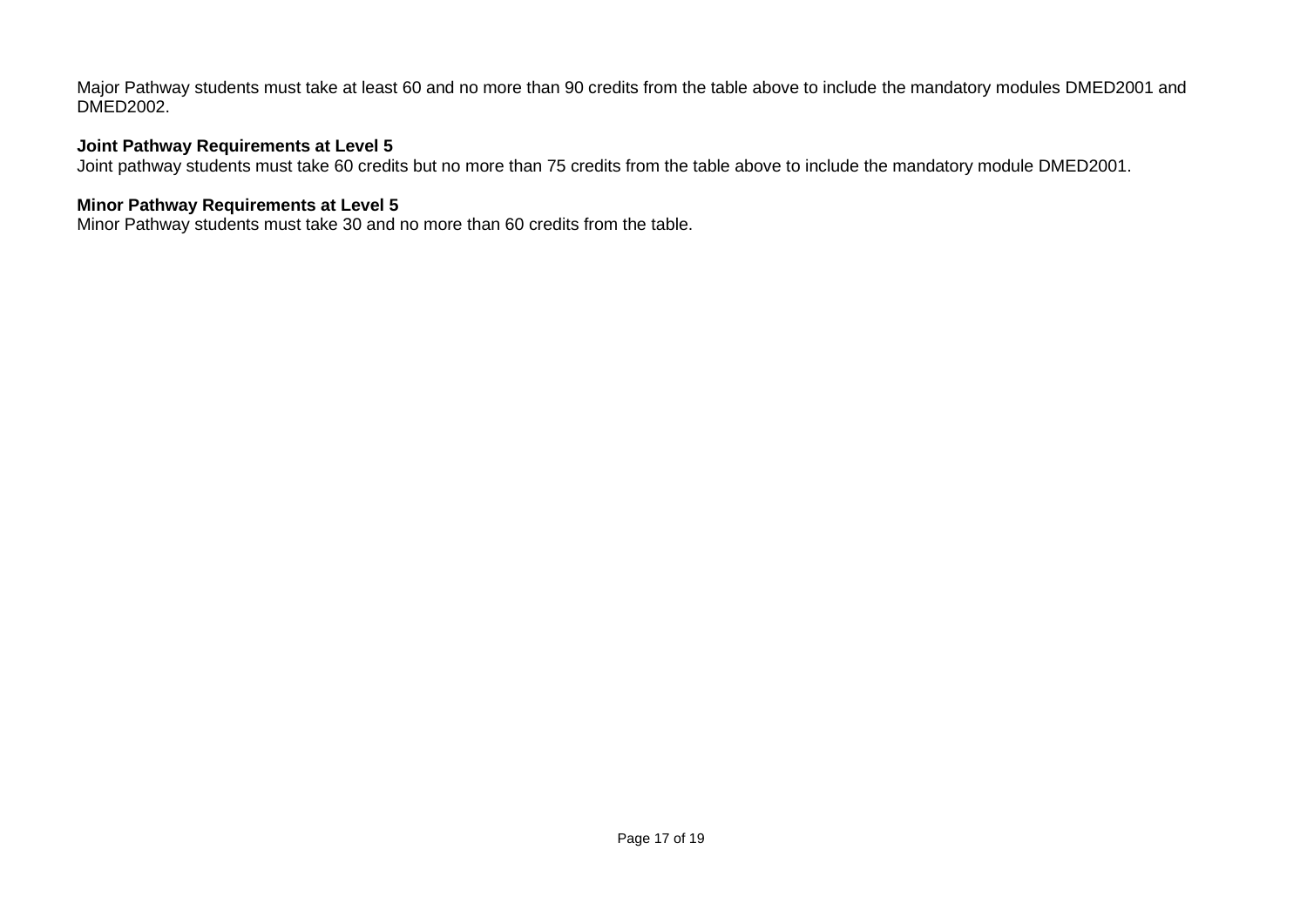#### *Table 9 award map for level 6 single/joint honours/major/minor BA (Hons) Digital Media Production*

| Level 6            |                                                           |                            |                                                  |     |           |         |                                                    |                                                                               |  |
|--------------------|-----------------------------------------------------------|----------------------------|--------------------------------------------------|-----|-----------|---------|----------------------------------------------------|-------------------------------------------------------------------------------|--|
| <b>Module Code</b> | <b>Module Title</b>                                       | <b>Credits</b><br>(Number) | <b>Status</b><br>(Mandatory (M) or Optional (O)) |     |           |         | <b>Pre-requisites (Code of</b><br>Module required) | <b>Co-requisites or excluded</b><br>combinations and other notes              |  |
|                    |                                                           |                            | <b>SH</b>                                        | Maj | <b>JH</b> | Min     |                                                    |                                                                               |  |
| <b>DMED3003</b>    | Digital Media Project<br>(Dissertation equivalent module) | 30                         | M                                                | M   | O         | $\circ$ | None                                               | None                                                                          |  |
| <b>DMED3004</b>    | <b>Professional Practice</b>                              | 30                         | M                                                | M   | O         | $\circ$ | None                                               | Excluded combinations:<br>DMED3011 (15-credit version),<br>DFPR3103, GDES3012 |  |
| <b>DMED3005</b>    | Design and Media Awards                                   | 15                         | м                                                | O   | O         | $\circ$ | None                                               | None                                                                          |  |
| <b>DMED3006</b>    | <b>Pressure Projects</b>                                  | 15                         | M                                                | O   | O         | $\circ$ | None                                               | None                                                                          |  |
| <b>DMED3007</b>    | Documentary Photography                                   | 15                         | $\circ$                                          | O   | O         | $\circ$ | DMED2001 or DMED2008                               | None                                                                          |  |
| <b>DMED3008</b>    | <b>Experimental Practice</b>                              | 15                         | O                                                | O   | O         | $\circ$ | None                                               | None                                                                          |  |
| <b>DMED3009</b>    | <b>Industry Brief</b>                                     | 15                         | $\circ$                                          | O   | O         | $\circ$ | None                                               | None                                                                          |  |
| <b>DMED3010</b>    | Live Brief                                                | 15                         | O                                                | O   | O         | $\circ$ | None                                               | None                                                                          |  |

## **Single Honours Requirements at Level 6**

Single Honours students must take 120 credits from the table above to include the mandatory modules.

## **Joint, Major and Minor Honours Requirements at Level 6**

Students following pathways in two subjects can adjust their studies at level 6 to take more modules in one subject or can maintain an equally balanced programme of modules in each subject. The precise award title (Joint Hons or Major/Minor Hons) depends on the total number of credit achieved in each subject at levels 5 and 6 – for further information see table at the end of this document.

## **Major Pathway Requirements at Level 6**

Major Pathway students must take either 75 or 90 credits from the table above to include the mandatory modules. If selecting DMED3003 Digital Media Project, DMED3004 Professional Practice must also be selected.

#### **Joint Pathway Requirements at Level 6**

Joint pathway students must take 45, 60 or 75 credits (to make at least 105 credits over levels 5 and 6 in the subject, and no more than 135 credits over levels 5 and 6 in the subject), from the table above.